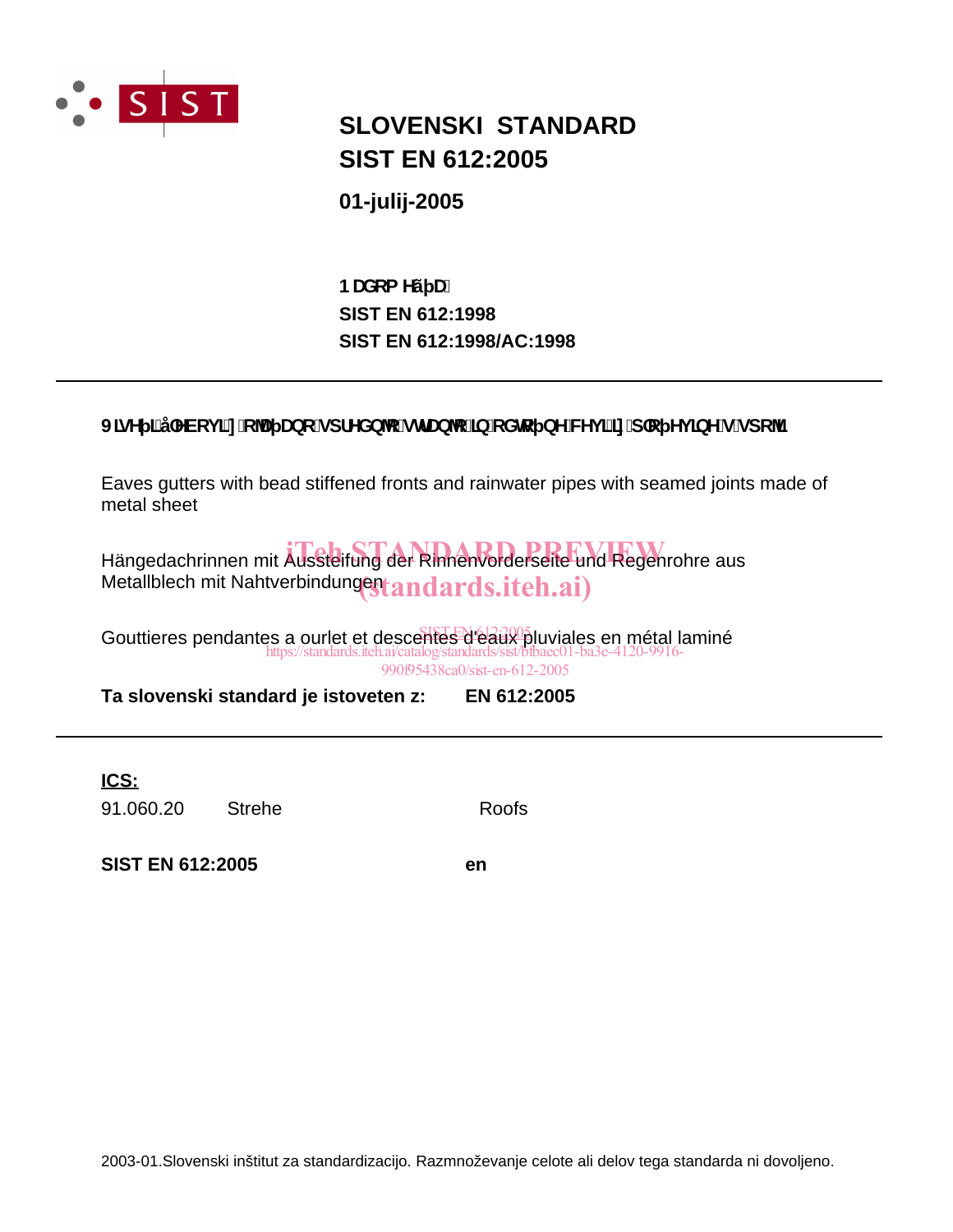

# iTeh STANDARD PREVIEW (standards.iteh.ai)

SIST EN 612:2005 https://standards.iteh.ai/catalog/standards/sist/bfbaec01-ba3e-4120-9916- 990f95438ca0/sist-en-612-2005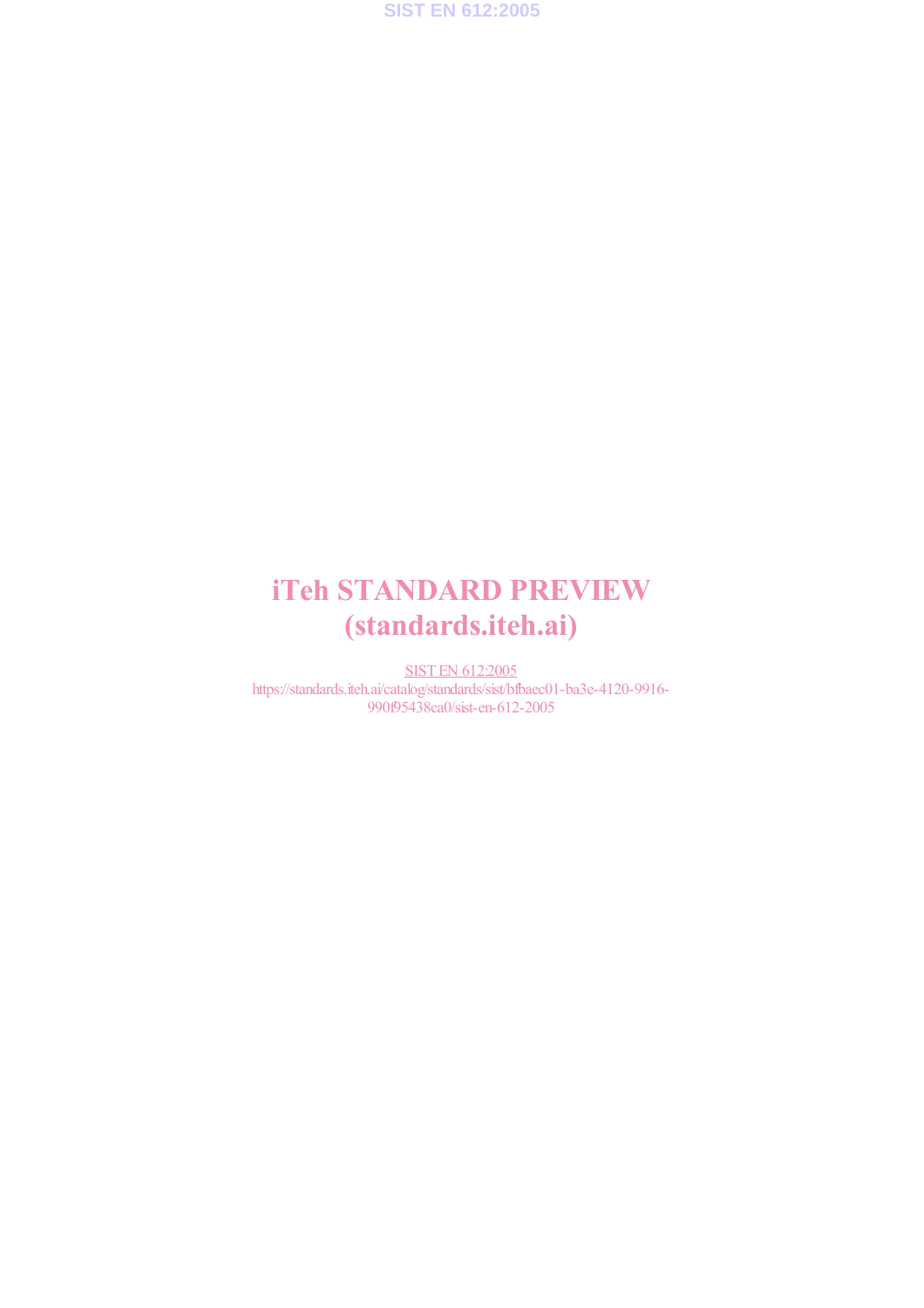#### **SIST EN 612:2005**

# EUROPEAN STANDARD NORME EUROPÉENNE EUROPÄISCHE NORM

## **EN 612**

February 2005

ICS 91.060.20 Supersedes EN 612:1996

English version

### Eaves gutters with bead stiffened fronts and rainwater pipes with seamed joints made of metal sheet

Gouttières pendantes à ourlet et descentes d'eaux pluviales en métal laminé

 Hängedachrinnen mit Aussteifung der Rinnenvorderseite und Regenrohre aus Metallblech mit Nahtverbindungen

This European Standard was approved by CEN on 13 January 2005.

CEN members are bound to comply with the CEN/CENELEC Internal Regulations which stipulate the conditions for giving this European Standard the status of a national standard without any alteration. Up-to-date lists and bibliographical references concerning such national standards may be obtained on application to the Central Secretariat or to any CEN member.

This European Standard exists in three official versions (English, French, German). A version in any other language made by translation under the responsibility of a CEN member into its own language and notified to the Central Secretariat has the same status as the official versions. iTeh STANDARD PREVIEW

CEN members are the national standards bodies of Austria, Belgium, Cyprus, Czech Republic, Denmark, Estonia, Finland, France, CEN members are the national standards bodies of Austria, Belgium, Cyprus, Czech Republic, Denmark, Estonia, Finland, France,<br>Germany, Greece, Hungary, Iceland, Ireland, Italy, Latvia, Lithuania, Luxembourg, Malta, Netherl Slovenia, Spain, Sweden, Switzerland and United Kingdom.

> SIST EN 612:2005 https://standards.iteh.ai/catalog/standards/sist/bfbaec01-ba3e-4120-9916- 990f95438ca0/sist-en-612-2005



EUROPEAN COMMITTEE FOR STANDARDIZATION COMITÉ EUROPÉEN DE NORMALISATION EUROPÄISCHES KOMITEE FÜR NORMUNG

**Management Centre: rue de Stassart, 36 B-1050 Brussels** 

© 2005 CEN All rights of exploitation in any form and by any means reserved worldwide for CEN national Members.

Ref. No. EN 612:2005: E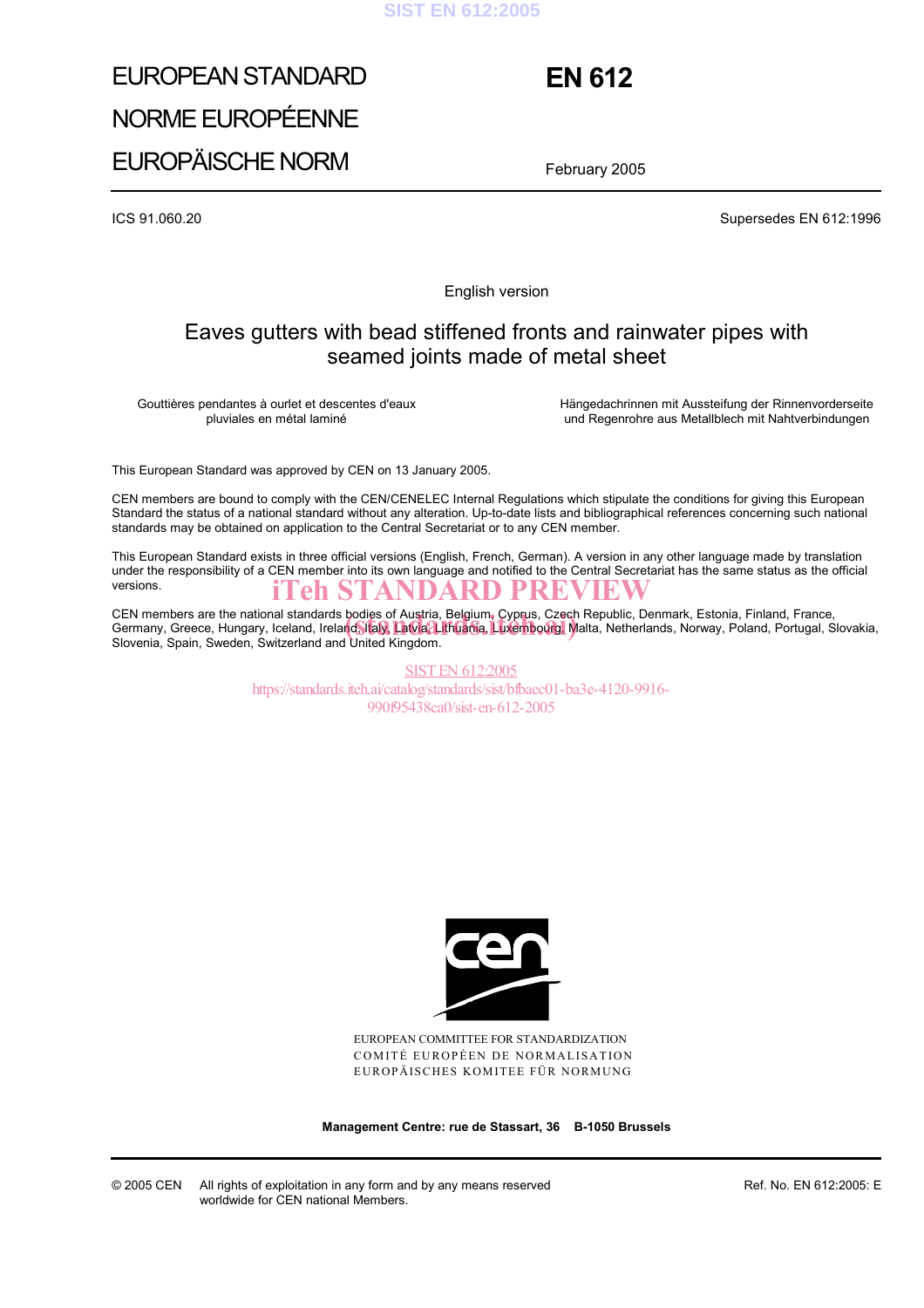### **Contents**

|                                                                   |                                             | Page |
|-------------------------------------------------------------------|---------------------------------------------|------|
|                                                                   |                                             |      |
|                                                                   |                                             |      |
| 1                                                                 |                                             |      |
| $\mathbf{2}$                                                      |                                             |      |
| 3                                                                 |                                             |      |
| 4<br>4.1<br>4.1.1<br>4.1.2<br>4.2                                 |                                             |      |
| 5<br>5.1<br>5.2                                                   |                                             |      |
| 6<br>6.1<br>6.2<br>6.3<br>6.4<br>6.5<br>6.6                       | Material requirements T.Ch.STANDARD PREVIEW |      |
| 7<br>7.1<br>711<br>7.1.2<br>7.2<br>7.2.1<br>7.2.2<br>7.2.3<br>7.3 |                                             |      |
| 8                                                                 |                                             |      |
| 9                                                                 |                                             |      |
| 10                                                                |                                             |      |
| 11                                                                |                                             |      |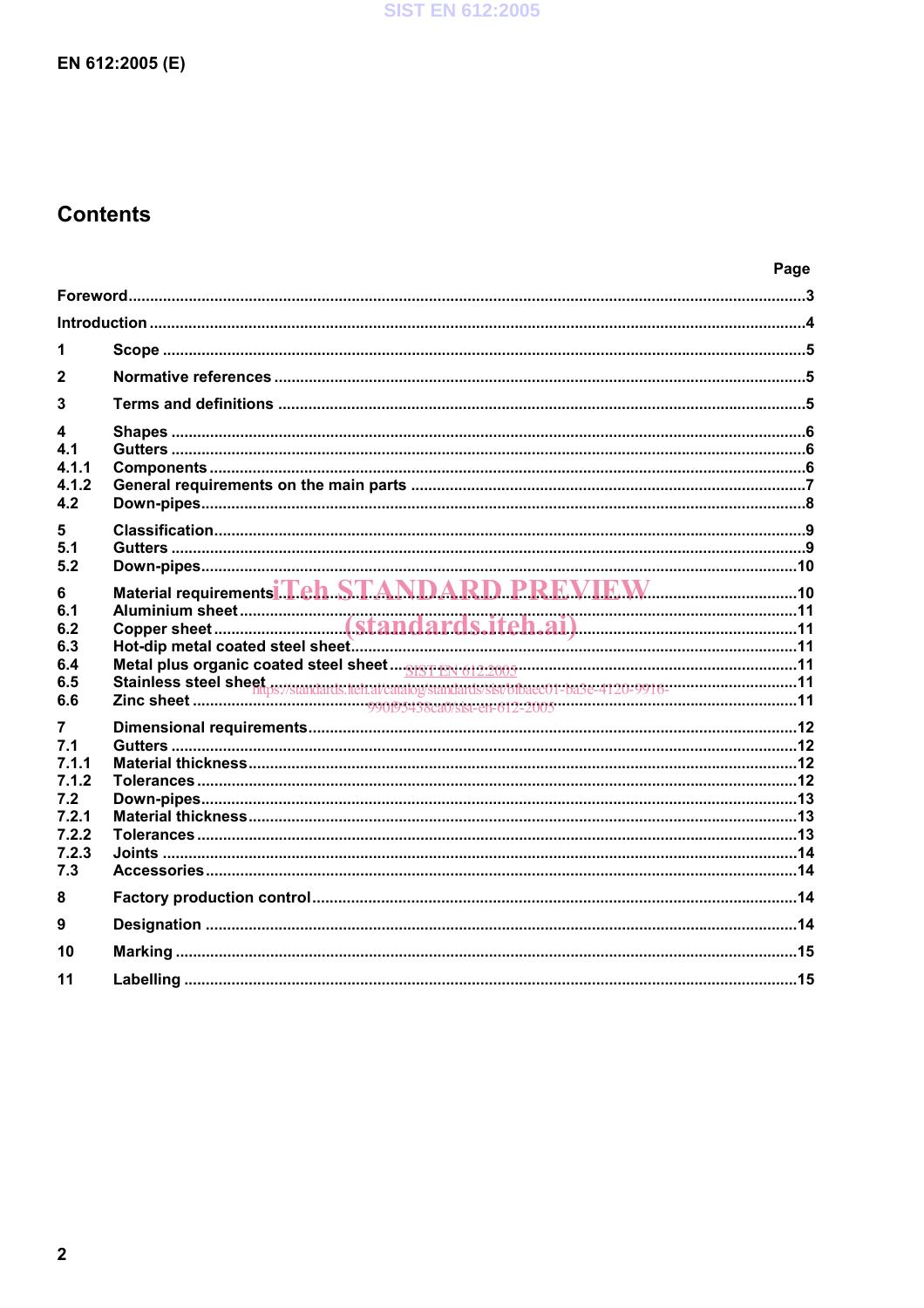### **Foreword**

This document (EN 612:2005) has been prepared by Technical Committee CEN/TC 128 "Roof covering products for discontinuous laying and products for wall cladding", the secretariat of which is held by IBN.

This European Standard shall be given the status of a national standard, either by publication of an identical text or by endorsement, at the latest by August 2005, and conflicting national standards shall be withdrawn at the latest by August 2005.

This document supersedes EN 612:1995.

According to the CEN/CENELEC Internal Regulations, the national standards organizations of the following countries are bound to implement this European Standard: Austria, Belgium, Cyprus, Czech Republic, Denmark, Estonia, Finland, France, Germany, Greece, Hungary, Iceland, Ireland, Italy, Latvia, Lithuania, Luxembourg, Malta, Netherlands, Norway, Poland, Portugal, Slovakia, Slovenia, Spain, Sweden, Switzerland and United Kingdom.

## iTeh STANDARD PREVIEW (standards.iteh.ai)

SIST EN 612:2005 https://standards.iteh.ai/catalog/standards/sist/bfbaec01-ba3e-4120-9916- 990f95438ca0/sist-en-612-2005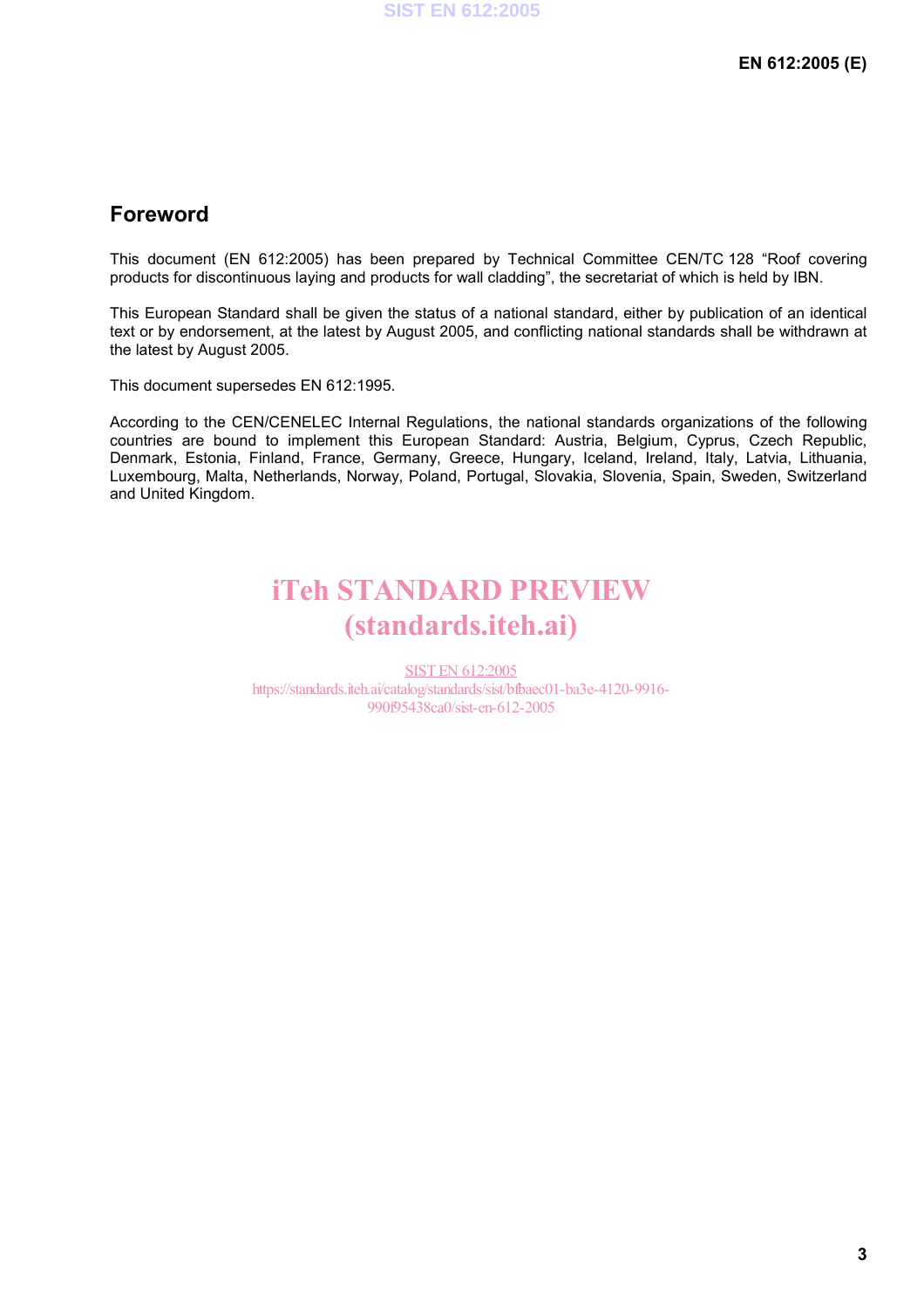### **Introduction**

This document specifies product requirements, derived from performance requirements established for various applications and is supported by separate standards for specific and common test methods in the framework of respective material standards. The performance of a gutter and drainage system made with these products depends not only on the properties of the products as they are defined by this document. The design, construction and behaviour of the relevant parts of the building also have an effect on the performance of the system.

## iTeh STANDARD PREVIEW (standards.iteh.ai)

SIST EN 612:2005 https://standards.iteh.ai/catalog/standards/sist/bfbaec01-ba3e-4120-9916- 990f95438ca0/sist-en-612-2005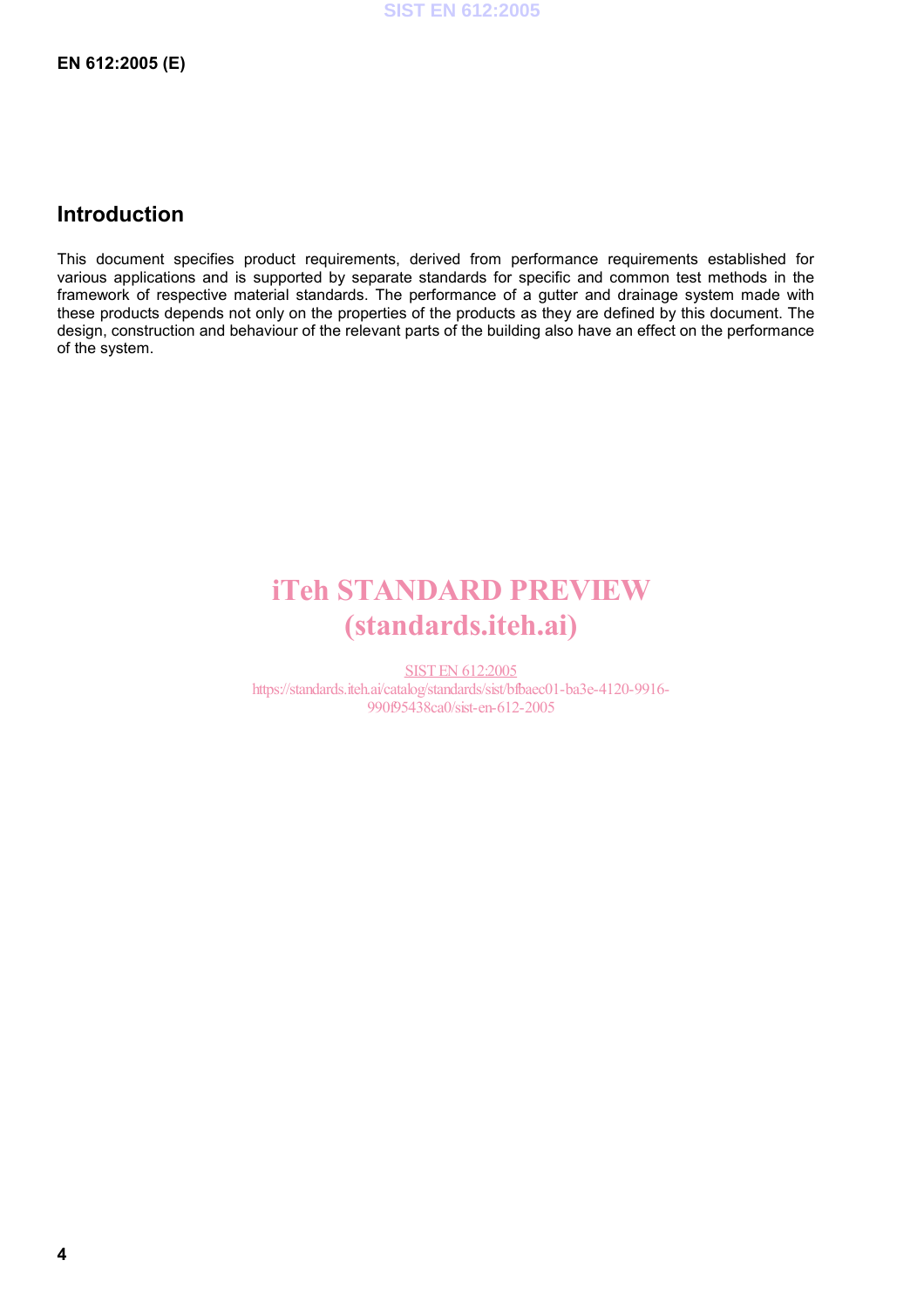#### **1 Scope**

This document specifies requirements for eaves gutters and rainwater down-pipes made from metal sheet. It establishes the general characteristics, designation system, classification, marking and quality requirements for the products.

The document applies to eaves gutters and external rainwater down-pipes that are supported by metal brackets and used to drain away rainwater. The shape and dimensions of a gutter are defined by the quantity of water to be drained away from the roof to the down-pipes and by architectural design requirements.

The document specifies the requirements for gutters and rainwater down-pipes which enable these products to meet all usual service conditions such as catching and draining away rainwater, melted snow or ice water from a building to a drainage system or a sewer outside the building.

Requirements for fixings, supporting construction, flashings or the method of making joints between the different components are not included in this document.

This document does not specify requirements for eaves gutters handmade on site.

#### **2 Normative references**

The following referenced documents are indispensable for the application of this document. For dated references, only the edition cited applies. For undated references, the latest edition of the referenced<br>document (including any amendments) applies. document (including any amendments) applies.

EN 988, *Zinc and zinc alloys - Specification for rolled flat products for building* 

EN 1172, Copper and copper alloys — Sheet and strip for building purposes https://standards.iteh.ai/catalog/standards/sist/bfbaec01-ba3e-4120-9916-

EN 1396, Aluminium and aluminium<sup>o allogs ca<sup>o</sup>/coil and sheet and strip for general applications -</sup> *Specifications.*

EN 10088-1, *Stainless steels - Part 1: List of stainless steels*

EN 10327, *Continuously hot-dip coated strip and sheet of low carbon steels for cold forming - Technical delivery conditions* 

ENV 10169-2, *Continuously organic coated (coil coated) steel flat products - Part 2: Products for building exterior applications* 

EN 10326, *Continuously hot-dip coated strip and sheet of structural steels - Technical delivery conditions* 

EN 10327, *Continuously hot-dip coated strip and sheet of low carbon steels for cold forming - Technical delivery conditions* 

#### **3 Terms and definitions**

For the purposes of this document, the following terms and definitions apply.

**3.1** 

**eaves gutter** 

gutter situated outside the building and supported by brackets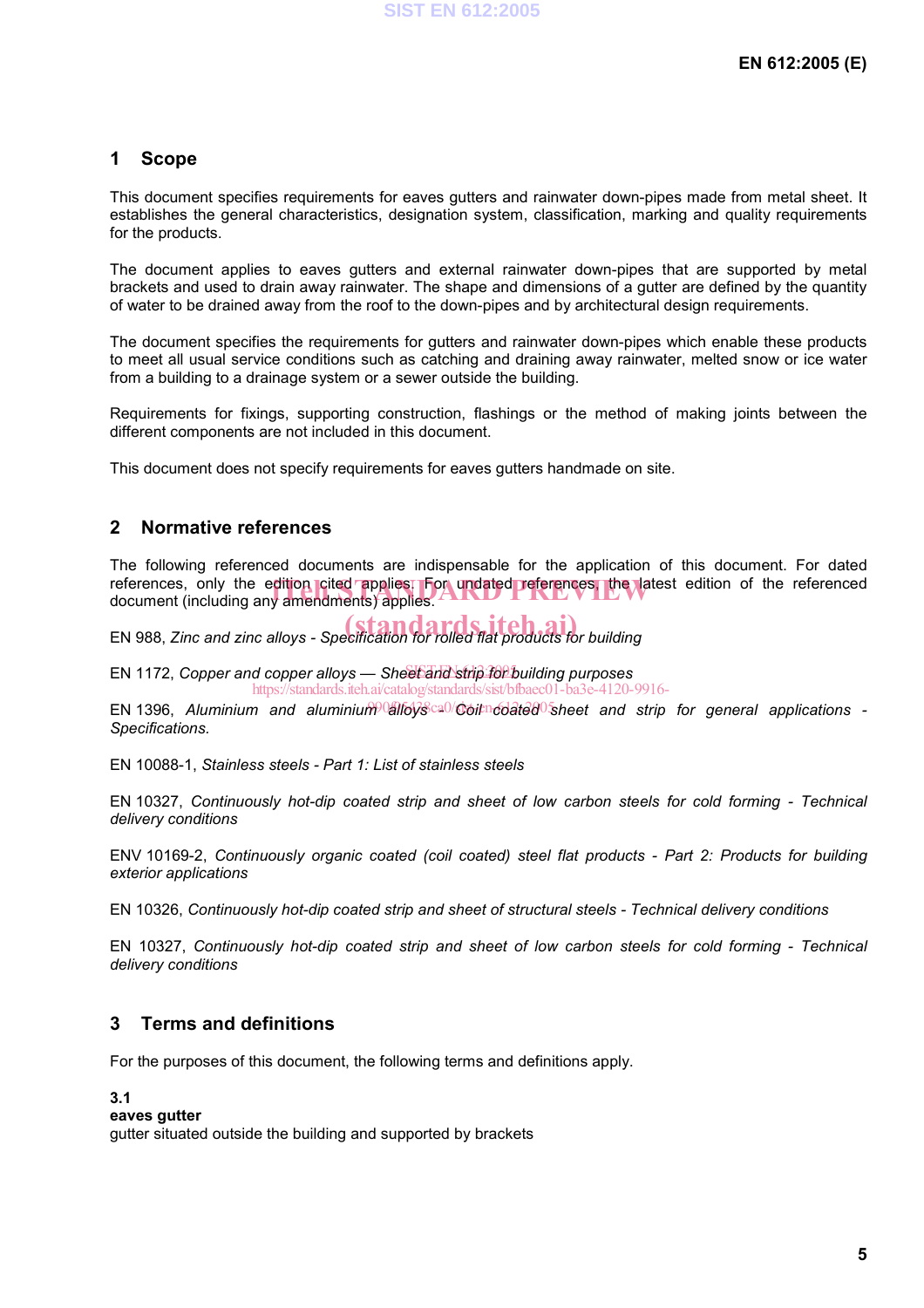#### **EN 612:2005 (E)**

#### **3.2**

#### **down-pipe**

pipe fitted to a gutter to lead rainwater from the gutter to the drainage system or sewer

#### **3.3**

#### **bead**

profile of partly circular or rectangular shape at the top of the front of a gutter

#### **3.4**

#### **front**

part of the gutter fitted away from the building (see Figure 1)

#### **3.5**

#### **bottom (sole)**

lower part of the gutter profile (see Figure 1)

#### **3.6**

#### **back**

part of the gutter fitted adjacent to the building (see Figure 1)

#### **3.7**

#### **water check**

small inward bend at the top edge of the back of a gutter

#### **3.8**

#### **developed width**  original width of the piece of metal sheet from which the gutter or down-pipe is produced iTeh STANDARD PREVIEW (standards.iteh.ai)

#### **3.9**

#### **commercial length**

**Sommerold length**<br>length of a gutter or a down-pipe which was produced in a factory https://standards.iteh.ai/catalog/standards/sist/bfbaec01-ba3e-4120-9916- 990f95438ca0/sist-en-612-2005

#### **3.10**

#### **accessories**

all parts besides the gutter and the down-pipe which are necessary for the construction of a rainwater drainage

#### **3.11**

#### **seam overlap**

overlap of material when a rainwater down-pipe is formed from a flat metal sheet (see Figure 3)

#### **4 Shapes**

#### **4.1 Gutters**

#### **4.1.1 Components**

A gutter, formed from one piece of metal sheet, shall consist of the following four main parts:

- bead;
- front;
- bottom and
- back.